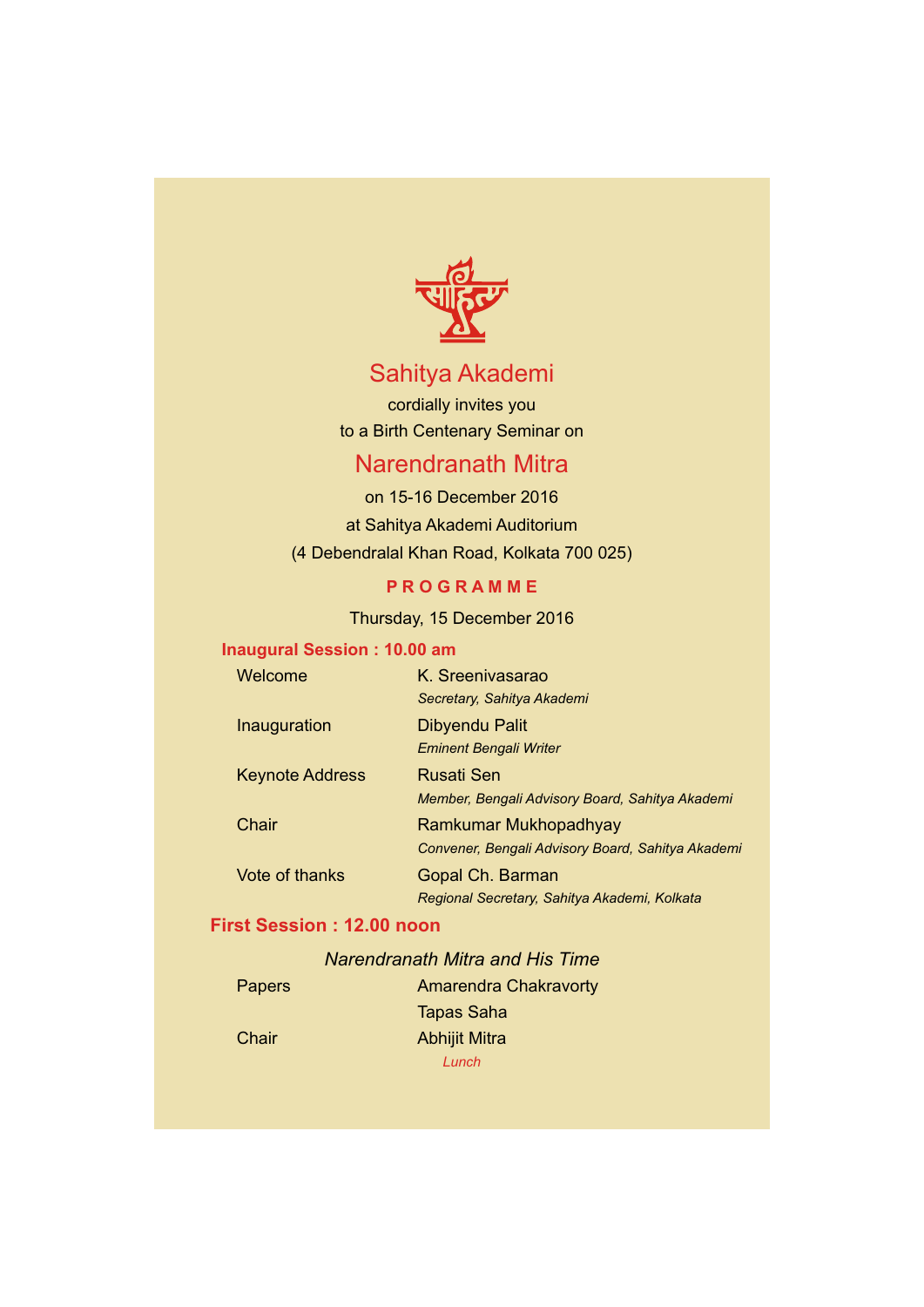### **Second Session : 2.00 pm**

*Kathasahitya: Partition & Refugee Problem*

| Papers |  |
|--------|--|
|--------|--|

Papers **Alok Kumar Chakraborty** Tapan Bandyopadhyay Chair Sandip Bandyopadhyay

**Third Session : 3.30 pm**

*Kathasahitya: Women*

Papers **Sumita Bhattacharya** Tilottama Majumder Chair **Sumita Chakraborty** 

Friday, 16 December 2016

#### **Fourth Session : 10.30 am**

*Kathasahitya: Life of the Middle Class*

Papers **Papers** Purnima Saha Sekhar Basu Chair Gopa Datta Bhaumik

#### **Fifth session : 12.00 noon**

*Kathasahitya: Structure & Style*

Papers Srabani Pal Tamal Bandyopadhyay **Chair Chair Chair Abul Bashar** 

#### *Lunch*

**Sixth Session : 2.00 pm**

#### *Story and Feature Film*

| Papers | <b>Manas Ghosh</b> |
|--------|--------------------|
|        | Siladitya Sen      |
| Chair  | Raja Mitra         |

Ph. (033) 2419 1683; E-mail: rs.rok@sahitya-akademi.gov.in www.sahitya-akademi.gov.in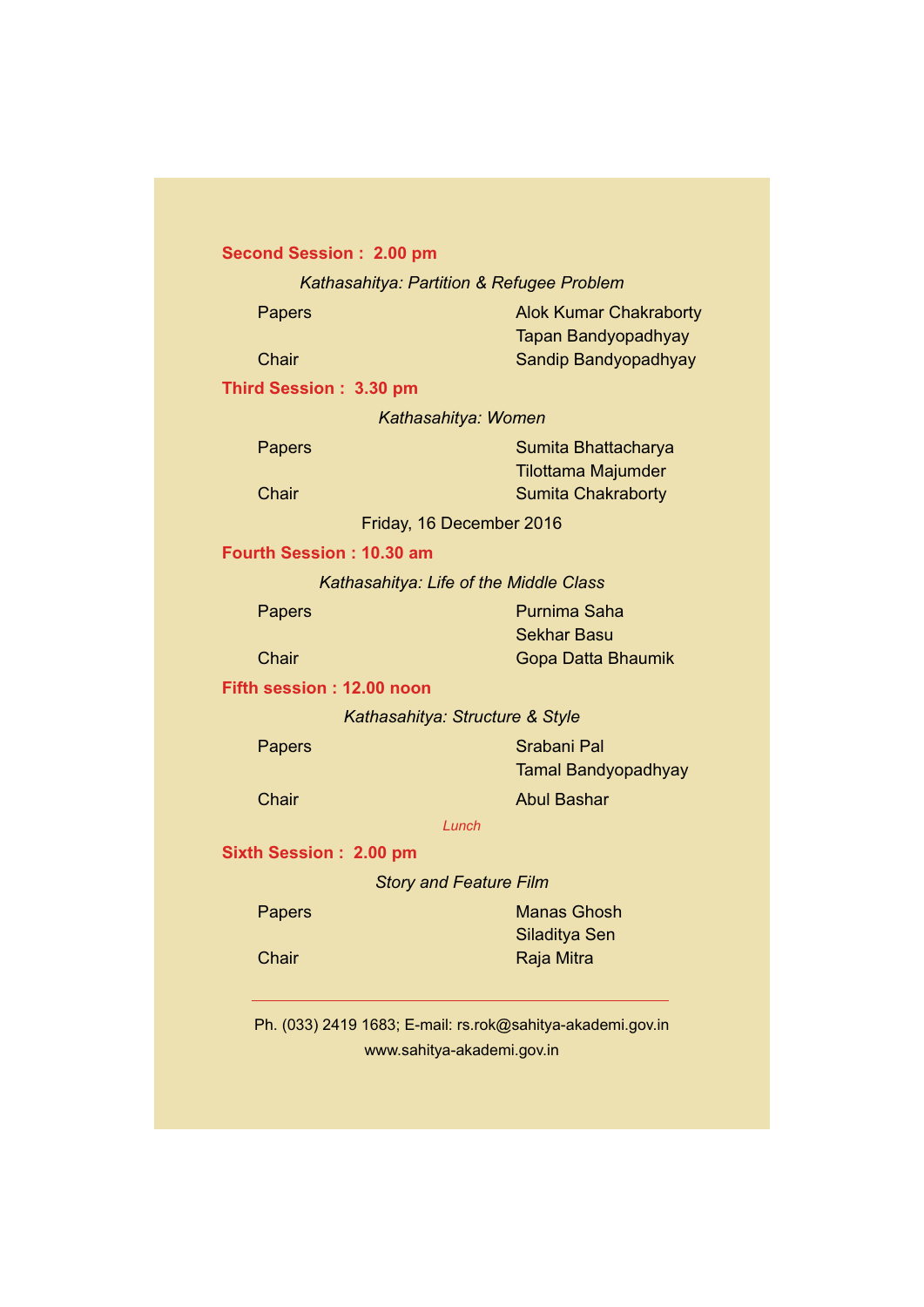

সাহিত্য অকাদেমি আয়োজিত

## নরেন্দ্রনাথ মিত্র

জন্মশতবাৰ্ষিক আলোচনাচক্ৰে ১৫-১৬ ডিসেম্বর ২০১৬ সাহিত্য অকাদেমি সভাঘরে  $(8 \text{ (}73 \text{)} \text{ (}78 \text{)} \text{ (}79 \text{)} \text{ (}79 \text{)} \text{ (}79 \text{ (}79 \text{)} \text{ (}79 \text{ (}79 \text{)} \text{ (}79 \text{ (}79 \text{)} \text{ (}79 \text{ (}79 \text{)} \text{ (}79 \text{ (}79 \text{ (}79 \text{)} \text{ (}79 \text{ (}79 \text{ (}79 \text{)} \text{ (}79 \text{ (}79 \text{ (}79 \text{)) \text{ (}79 \text{ (}79 \text{ (}79 \text{ (}$ 

আপনাকে স্বাগত জানাই

## অ নুষ্ঠা ন সূ চি

বৃহস্পতিবার, ১৫ ডিসেম্বর ২০১৬

## উদ্বোধনী অধিবেশন : সকাল ১০.০০ টা

| স্বাগত ভাষণ | কে. শ্রীনিবাসরাও                           |
|-------------|--------------------------------------------|
|             | সচিব, সাহিত্য অকাদেমি                      |
| উদ্বোধন     | দিব্যেন্দু পালিত                           |
|             | বিশিষ্ট লেখক                               |
| মূল ভাষণ    | রুশতী সেন                                  |
|             | সদস্য, বাংলা উপদেশক পর্যদ, সাহিত্য অকাদেমি |
|             |                                            |

সভামুখ্য রামকুমার মুখোপাধ্যায় আহ্বায়ক, বাংলা উপদেশক পর্যদ, সাহিত্য অকাদেমি ধন্যবাদ জ্ঞাপন গোপাল চন্দ্ৰ বৰ্মণ আঞ্চলিক সচিব, সাহিত্য অকাদেমি, কলকাতা

## প্ৰথম অধিবেশন : বেলা ১২.০০ টা

|          | নরেন্দ্রনাথ মিত্র ও তাঁর সময় |
|----------|-------------------------------|
| নিবন্ধ   | অমরেন্দ্র চক্রবর্তী           |
|          | তাপস সাহা                     |
| সভামুখ্য | অভিজিৎ মিত্ৰ                  |
|          | মধ্যাহ্ন ভোজন                 |